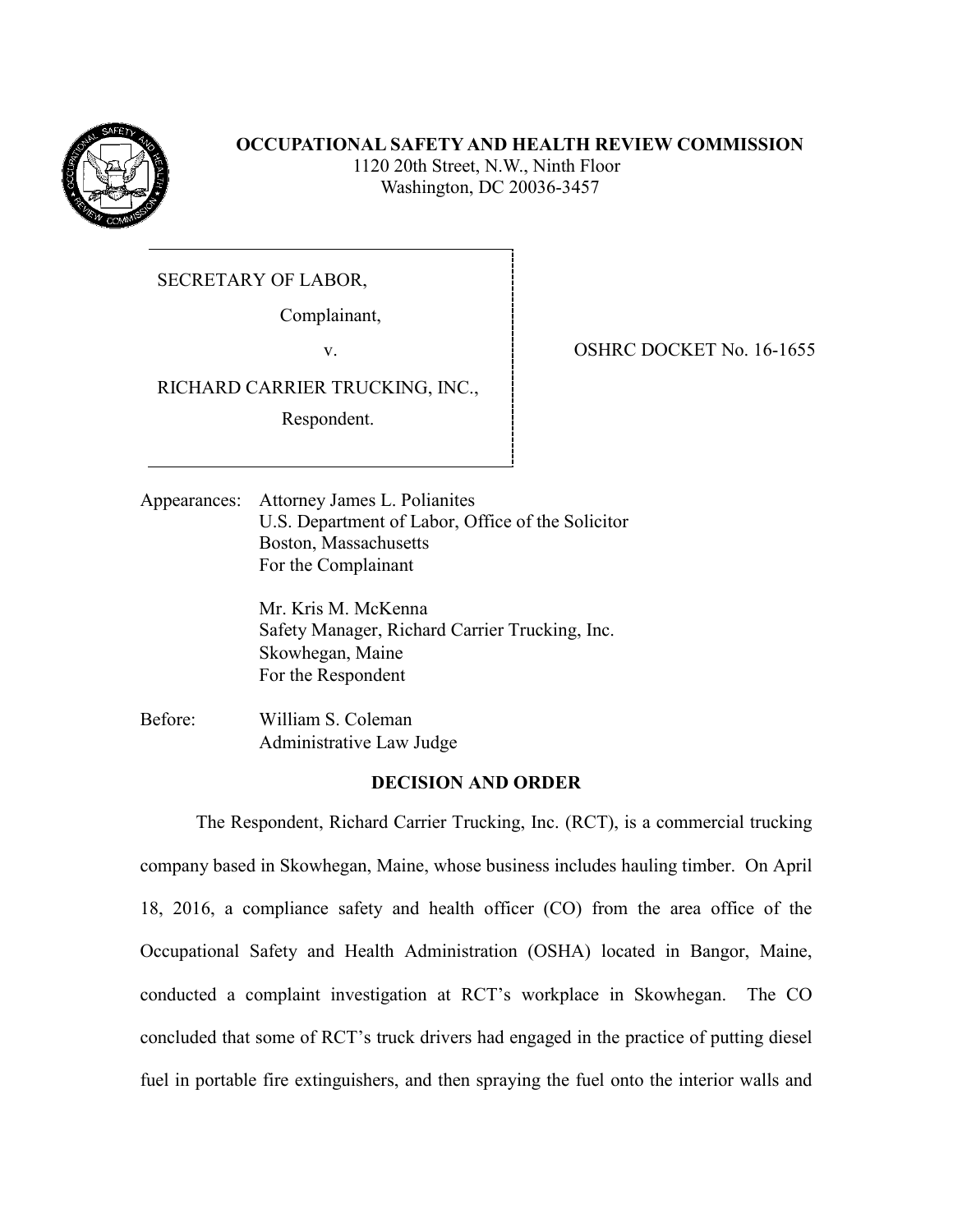floors of their trailers. The reason for coating the interior surfaces of the trailers with diesel fuel was to prevent wood chips from sticking to those surfaces in sub-freezing temperatures.

The Secretary alleges that RCT countenanced this alleged practice and thereby violated section  $5(a)(1)$  of the Occupational Safety and Health Act of 1970 (Act), which is commonly known as the "general duty" clause. 29 U.S.C.  $\S 654(a)(1)$ . On September 9, 2016, OSHA issued to RCT a one-item serious citation arising out of the inspection, which alleged the following violation of the general duty clause:

> OSH Act of 1970 Section  $(5)(a)(1)$ : The employer did not furnish employment in a place of employment which were free from recognized hazards that were causing or likely to cause death or serious physical harm to employees in that employees were exposed to burns and other injuries due to fire extinguishers containing pressurized diesel fuel:

Worksite – A 2.5 gallon Badger fire extinguisher served as an unapproved container for pressurized diesel fuel used by truck drivers to coat the trailer walls.

Among other methods, one feasible and acceptable abatement method to correct this hazard is to apply an approved non-stick or low friction surface to the trailer walls and floor in accordance with the manufacturer's specification.

OSHA designated this alleged violation as "Citation 2 Item 1."<sup>1</sup>

 $\overline{a}$ 

<sup>&</sup>lt;sup>1</sup> The reason the citation item was not designated "Citation 1 Item 1" is because earlier, on July 18, 2016, OSHA had issued a single item serious citation to RCT arising out of the same inspection. That citation was designated "Citation 1 Item 1," and alleged a violation of subparagraph  $(d)(2)(i)$  of 29 C.F.R. § 1910.106, "Flammable liquids," which is located in subpart H, "Hazardous Materials."

RCT timely contested "Citation 1 Item 1," and the Executive Secretary of the Occupational Safety and Health Review Commission (Commission) docketed the matter,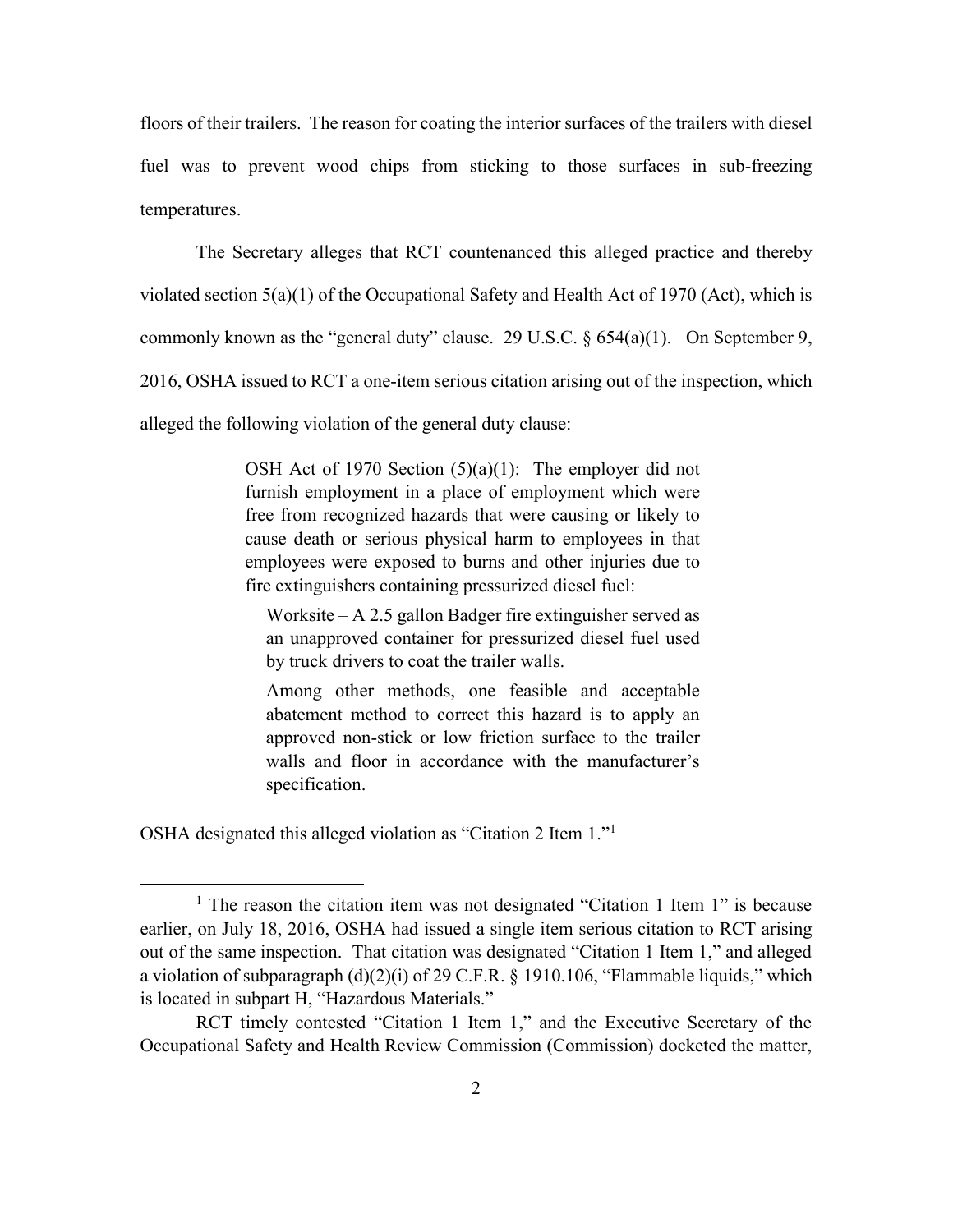RCT timely contested the citation and thereupon the Secretary duly filed a complaint that incorporated by reference the allegations of the citation quoted above. Prior to the hearing, the Secretary filed a motion to amend the complaint to reflect the following changes to the originally filed citation [deletions are stricken through; additions are underscored]:

> Worksite – A  $2.5$  gallon Badger fire extinguisher served as an unapproved container for pressurized diesel fuel used by truck drivers to coat the trailer walls.

> Among other methods, one feasible and acceptable abatement method to correct this hazard is to apply an approved non-stick or low friction surface to the trailer walls and floor in accordance with the manufacturer's specification remove from service and not allow fire extinguisher to be used to spray diesel fuel on the trailer walls and floors.

RCT did not object to the pre-hearing amendment, and the motion to amend was granted.

(T. 6-8).

 $\overline{a}$ 

An evidentiary hearing was conducted on June 15, 2017, in Bangor, Maine. The

Secretary presented two witnesses in his case-in-chief: the assistant area director of

assigning it docket number 16-1363. Thereafter, the parties entered into an agreement dated August 26, 2016, in which the Secretary agreed to withdraw that citation and further agreed to the entry of an order dismissing it. The Commission approved the parties' agreement and incorporated its terms by reference by an order that became a final order of the Commission on December 14, 2016. (T. 12, 54, 75; Exhibit C-3). *See Copomon Enters., LLC*, 24 BNA OSHC 2177, 2179 n. 1 (No. 13-0709) (ALJ) (taking judicial notice under Fed. R. Evid. 201 of documents contained in the case file of a different matter before the Commission), *aff'd* 601 F. App'x 823 (11th Cir. 2015) (unpublished).

OSHA issued "Citation 2 Item 1" at issue here on September 9, 2016, after having agreed to the dismissal of "Citation 1 Item 1."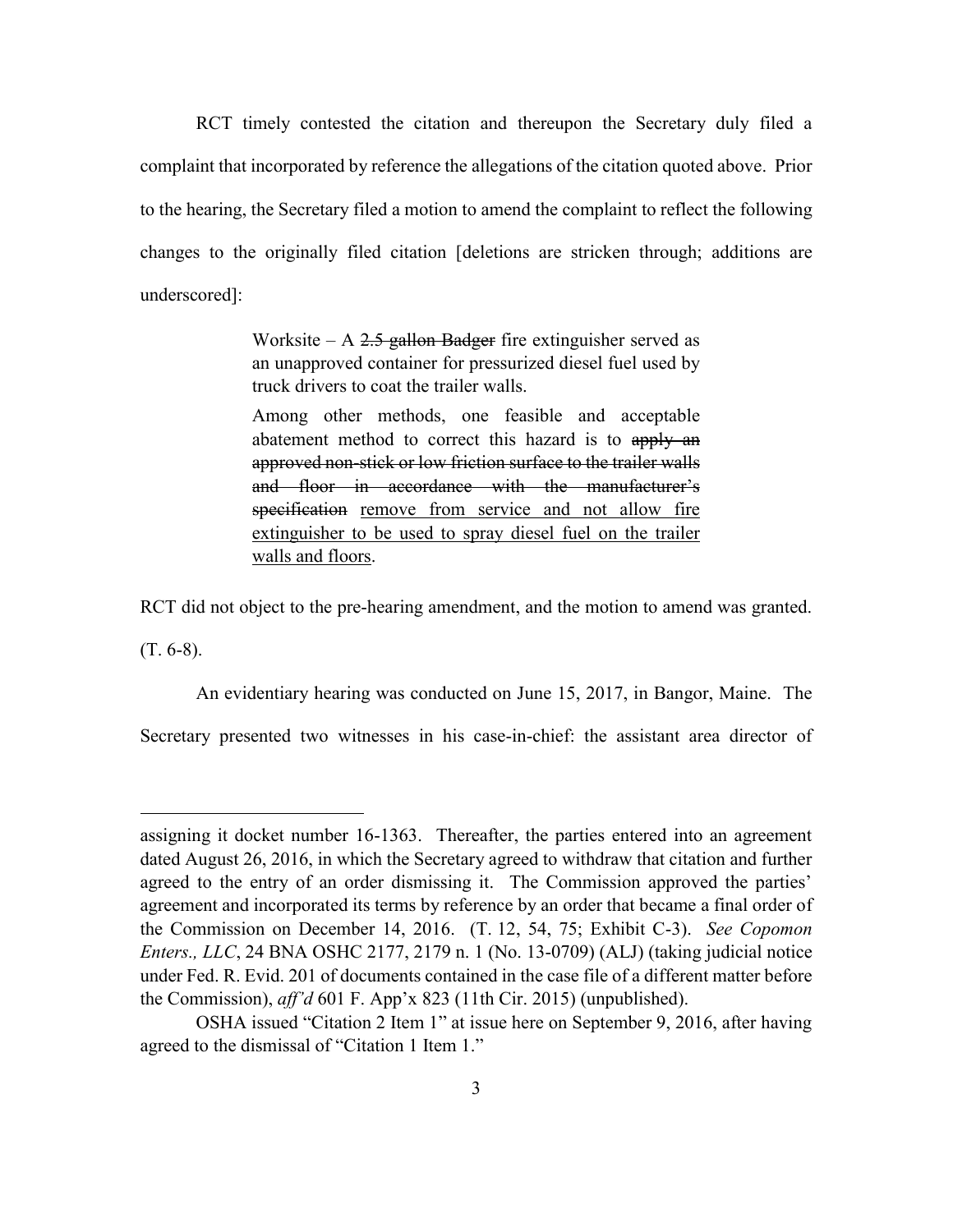OSHA's Bangor area office (Samuel Kondrup), and RCT's safety manager (Kris McKenna), who had been present during the CO's inspection. The Secretary did not present the testimony of the CO who had investigated the complaint. She had retired about six months before the hearing. The record is silent as to whether her attendance at the hearing could have been secured by compulsory process or other reasonable means.

RCT, in its case in chief, presented the testimony Derek DeFelice, who was present during the CO's inspection and whose position at that time was "dispatcher." At the time of the hearing, DeFelice's position was terminal manager. (Ex. C-2, p. 2; T. 77).

The parties filed simultaneous post-hearing briefs, and both opted not to file a brief in reply. The briefing period concluded on August 25, 2017. (T. 107).

As set forth below, the Secretary has not met his burden to prove by a preponderance of the evidence that the equipment used to spray the diesel fuel had been manufactured as a fire extinguisher. There being insufficient evidence to establish a fact that is essential to proving the alleged violation, the citation must be vacated.

### **Findings of Fact**

1. The Respondent, Richard Carrier Trucking, Inc. (RCT), is a commercial trucking company headquartered in Skowhegan, Maine, whose business includes hauling timber materials in commerce. RCT has about 600 employees altogether, about 70 of whom are truck drivers involved in hauling timber materials. (Ex. C-2).

2. On April 4, 2016, the OSHA area office in Bangor, Maine, received a complaint reporting that RCT drivers were using fire extinguishers to spray diesel fuel on the interior surfaces of their trailers. (T. 21, 30).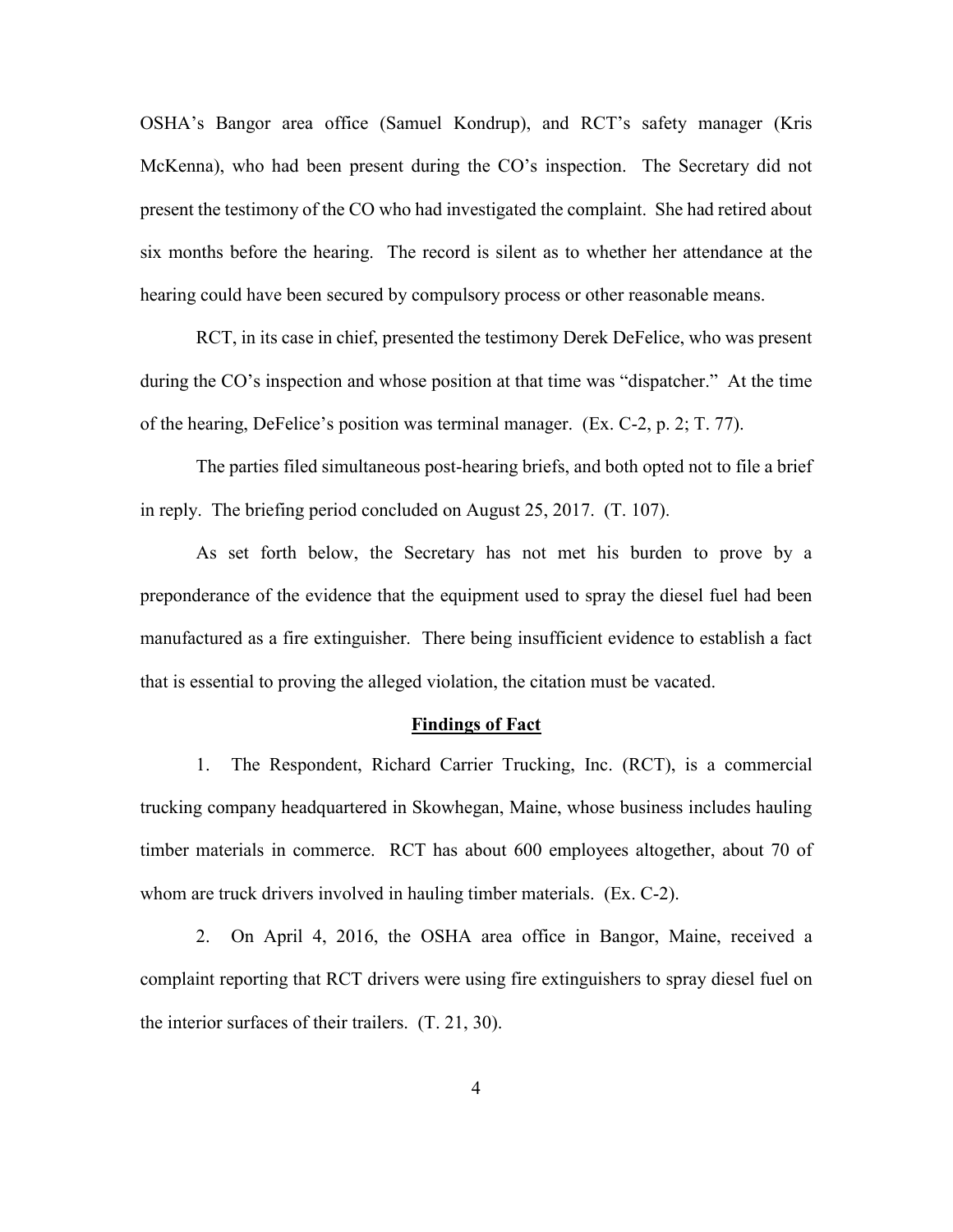3. On Friday, April 15, 2016, CO Hilda Chow from OSHA's area office in Bangor, Maine, was assigned to investigate the complaint. She conducted the investigation at RCT's workplace in Skowhegan on Monday, April 18, 2016, over a period of about two hours and forty minutes. Among the persons she communicated with while at RCT were: RCT's safety manager (Kris McKenna); RCT's terminal manager at the time (Rick Tucker); RCT's dispatcher at the time (Derek DeFelice); and RCT's owner (Richard Carrier) and his son (Jim Carrier). (Ex. C-2).

4. CO Chow retired from OSHA in December 2016, and she did not testify at the hearing. (T. 30). Consistent with the regular practice of her office, CO Chow had prepared documents and taken photographs incident to her investigation. Those materials were received in evidence without objection. (Exs. C-2, C-3, C-4, & C-9).

5. The only OSHA official who testified at the hearing was the assistant area director for the Bangor area office (Samuel Kondrup), who had not been present at the inspection on April 18, 2016. His knowledge of CO Chow's investigation of RCT was derived from what CO Chow told him and the documents that she had prepared. (*E.g.*, T. 30, 34, 56-57).

6. For many years prior to the investigation on April 16, 2016, some RCT truck drivers had engaged in the practice of coating the interior surfaces of trailers with diesel fuel. The diesel fuel acted as a lubricant that prevented wood chips, sawdust and wood shavings from freezing onto those surfaces. (T. 79-80, 94). When materials such as wood chips freeze onto the interior surfaces of trailers, the drivers must use hand tools to remove them, which is an arduous and time-consuming task. (T. 92-93). Originally, the drivers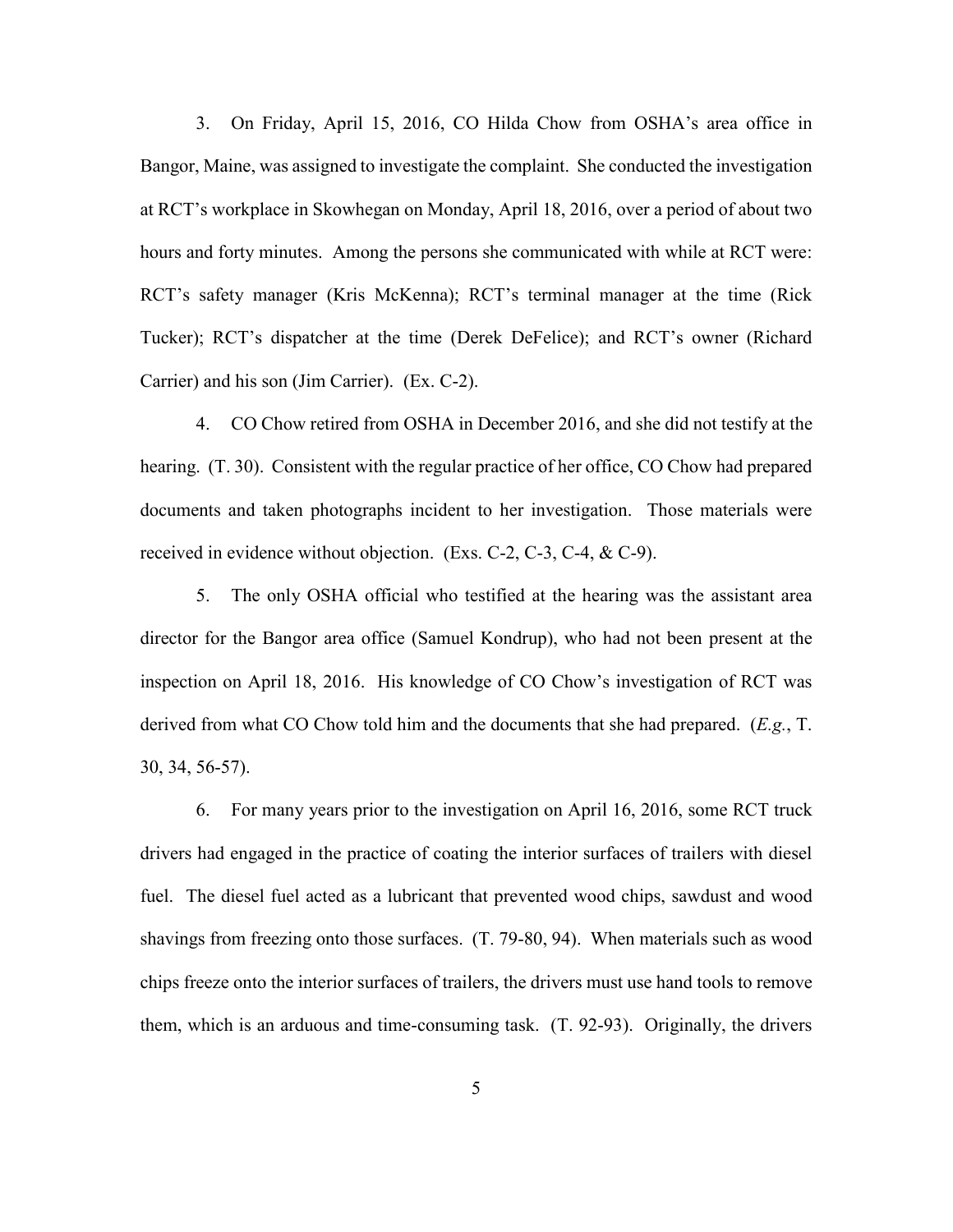applied the diesel fuel to the floors and walls of a trailer by pouring the fuel from watering cans, such as the kind used in home gardening. (Ex. C-4, p. 5; T. 81).

7. Sometime after 2009, some RCT drivers began to use pressurized canisters to apply the diesel fuel. Using pressurized canisters enabled the drivers to spray the diesel fuel onto the surfaces. This avoided the use of a watering can to pour fuel while treading inside the trailer, whose floors could become treacherously slick from the diesel fuel. (T. 80-83, 95-96). When the pressurized sprayers were empty and not in use, drivers stowed them in an exterior stow area. (T. 83-84, 99-100; Ex. C-4, p. 5).

8. It takes about one gallon of diesel fuel to coat the interior surfaces of a trailer when using a pressurized sprayer, and up to two gallons when using a non-pressurized watering can. (T. 94-96).

9. The RCT drivers who used pressurized canisters to spray the diesel fuel obtained the canisters on their own initiative and at their own expense. (T. 102). The management of RCT was aware of the practice of using pressurized sprayers to apply diesel fuel, and management neither encouraged nor discouraged the practice. (Ex. C-2, p. 2; T. 102).

10. In the course of her investigation on April 18, 2016, the CO inquired about the type of equipment that drivers were using to apply the diesel fuel to the trailer walls. There were no trailers at RCT's Skowhegan workplace at the time of the CO's inspection, so there was no spraying equipment available to show to the CO. (T. 101-102). RCT's terminal manager at the time, Mr. Rick Tucker, was aware that some drivers had obtained the equipment that they used to spray the diesel fuel from a nearby store named Kennebec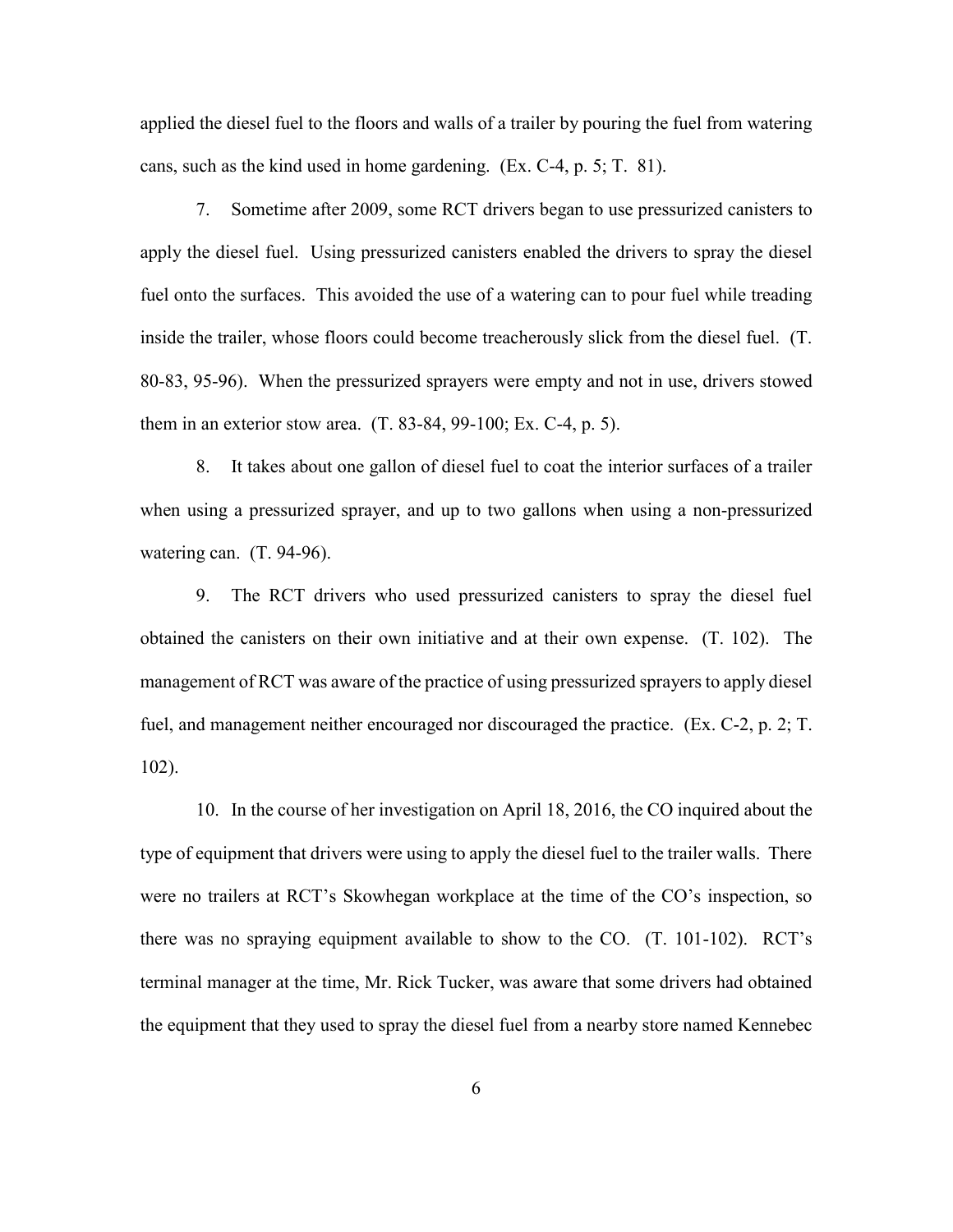Fire Equipment (KFE). In an effort to be responsive to the CO's inquiry, Tucker traveled to the KFE store to try to obtain the type of equipment that the drivers were purchasing there to show to the CO. (T. 65, 98).

11. When Tucker arrived at KFE, the store did not have in stock the type of equipment that had been sold to some RCT drivers. Instead, the storekeeper supplied Tucker with a used 2.5 gallon water-type fire extinguisher manufactured by a company named Badger Fire Protection. The storekeeper did this because the fire extinguisher had similarities to the kind of equipment the KFE store was selling to RCT truck drivers for spraying diesel fuel. (T. 65, 67). But in actuality, the sprayers that KFE had been selling to RCT drivers were not fire extinguishers, even though they shared several features found in a typical water-type fire extinguisher. (T. 65-69, 72-73).

12. The fire extinguisher that Tucker obtained from KFE on April 18, 2016 is depicted in the photographs on pages 1 and 3 of Exhibit C-4. These photographs depict an unpainted stainless steel fire extinguisher that was obviously not new and far from being in pristine condition. Rather, its finish is worn and dull, and the informational and warning decals that had been affixed to it were partially scraped off or rubbed away. (T. 69). The writings on what remained of those decals are indecipherable in the photographic exhibits, and might have been unreadable in actuality. The only decipherable decal in the photographs is the one bearing the logo of the manufacturer, Badger Fire Protection. (*See* Ex. C-7).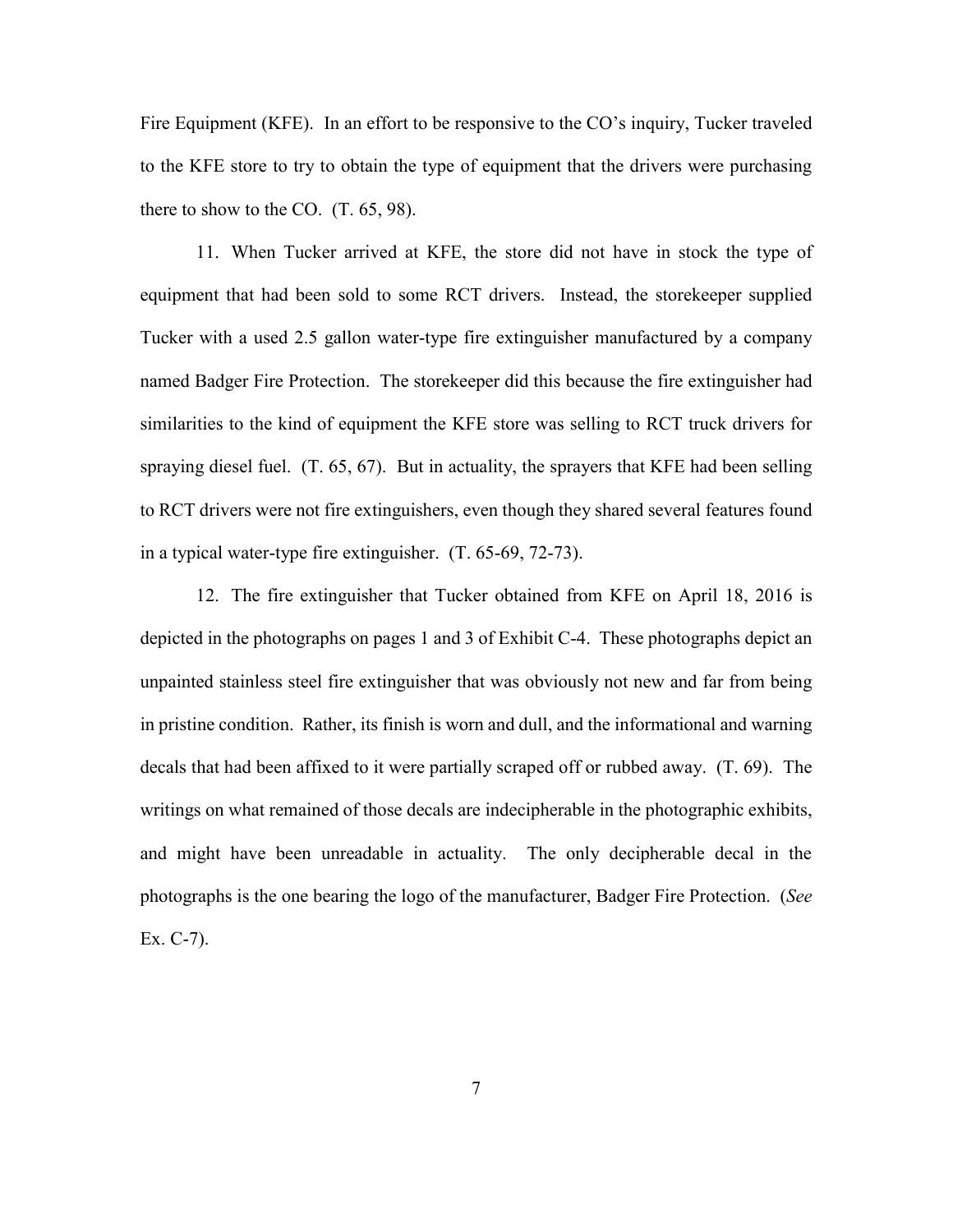13. Diesel fuel was never put in the fire extinguisher that Mr. Tucker obtained from KFE on April 16, 2016, and it was never used by any RCT employee for any purpose other than to show it to the CO. RCT returned the fire extinguisher to KFE on April 18, 2016, two days after the CO's inspection. (Ex. C-8; T. 73).

14. After the fire extinguisher that Mr. Tucker obtained at KFE was shown to the CO, the CO expressed the view that RCT drivers were using re-purposed fire extinguishers to spray the diesel fuel. At least one RCT employee disputed the CO's view and stated that the spraying equipment that RCT drivers had obtained were not manufactured to be fire extinguishers. (T. 101, 104-05).

15. RCT's safety manager, Mr. Kris McKenna, did not challenge the CO's impression that RCT drivers were using re-purposed fire extinguishers to spray the diesel fuel. At the time of the inspection, he was unaware that the drivers had been using any type of pressurized sprayers to apply the diesel fuel and he had no knowledge regarding whether any pressurized sprayer being used had been manufactured as a fire extinguisher. Once freezing temperatures subsided in the springtime, RCT drivers stopped spraying diesel fuel. McKenna did not begin to closely examine whether any drivers had been using re-purposed fire extinguishers until after July 18, 2016, when OSHA issued the first citation arising out of the inspection (*see* footnote 1, *supra*). (T. 52, 64, 105-106; Ex. C-3, p.1). Once McKenna began to look closely into the matter, he determined that the equipment that RCT drivers had purchased from KFE were spray canisters that had not been manufactured as fire extinguishers. (T. 64, 72-73).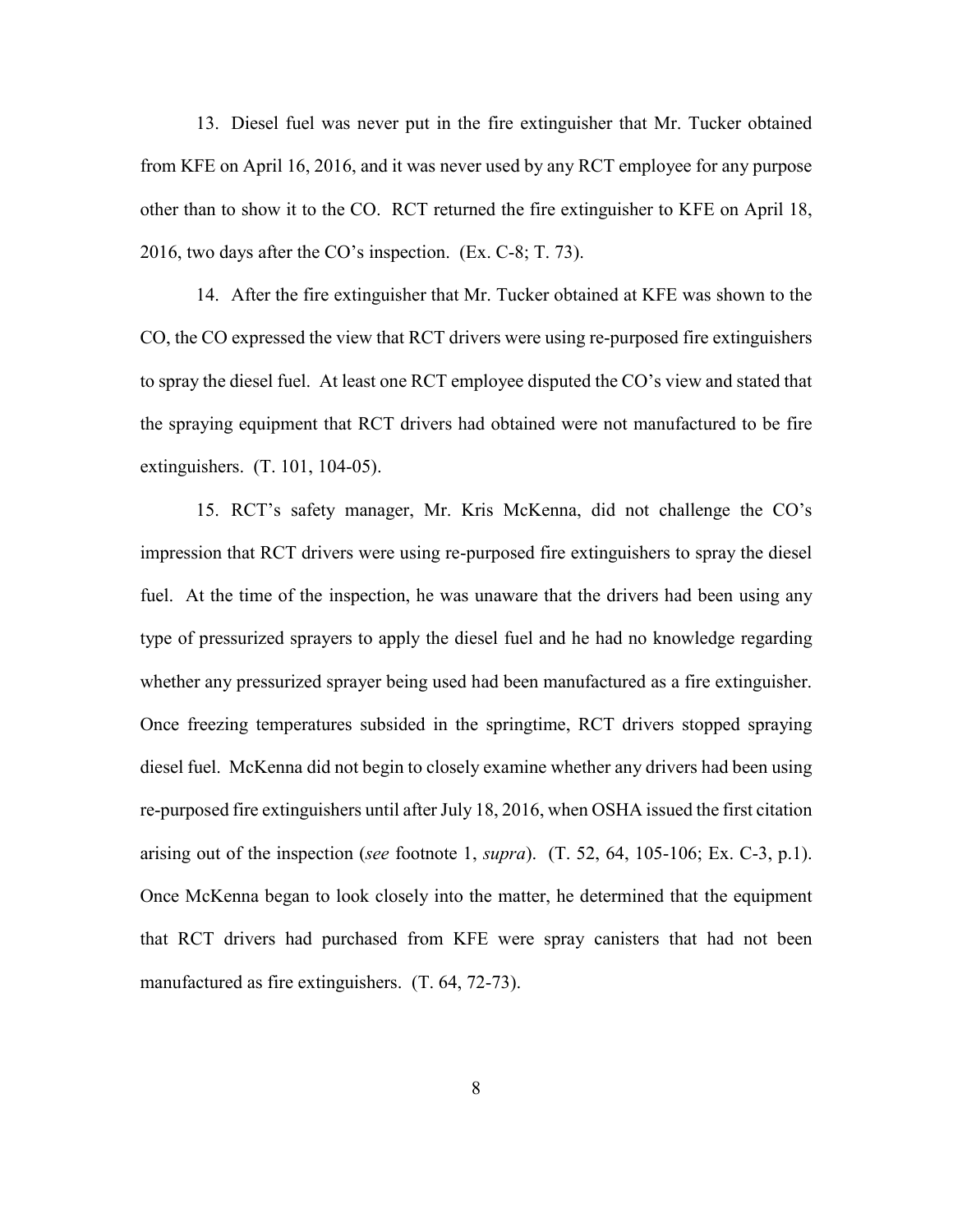16. The type of equipment that some RCT drivers used to spray the diesel fuel was a cylindrical tank with a hose and nozzle that was capable of being pressurized, similar to the type of sprayer that is depicted in Exhibit R-1. (T. 80-81, 84-85). The cylinder depicted in Exhibit R-1 is pressurized by using its integrated hand pump, and it bears no labels or markings to indicate that it is a fire extinguisher. (T. 86-87). Other varieties of sprayers that are not manufactured as fire extinguishers are pressurized by connecting a pressurized air hose to a valve on the sprayer, in the same manner that the fire extinguisher that Tucker obtained from KFE is pressurized. (T. 89-91).

17. No RCT drivers had ever used a re-purposed fire extinguisher for spraying diesel fuel on the interior surfaces of RCT trailers. (T. 88-89, 99).

18. Diesel fuel has a flash point below 199.4 degrees Fahrenheit and is thus a "flammable liquid" as that term is defined in 29 C.F.R.  $\S$  1910.106(a)(19). (T. 40-41).

19. The National Fire Protection Association (NFPA) has promulgated a consensus standard designated as "NFPA 10 – Standard for Portable Fire Extinguishers," the current version of which was issued in 2013. (Court Ex. 1). NFPA 10 includes a provision that "[f]ire extinguishers shall not be used for any purpose other than that of a fire extinguisher." (Court's Ex. 1, § 7.9.1). Another provision states that a "fire extinguisher that has been used for any purpose other than that of a fire extinguisher" "shall be condemned or destroyed."  $(Ex. C-5, p. 4, \S 8.4.2).$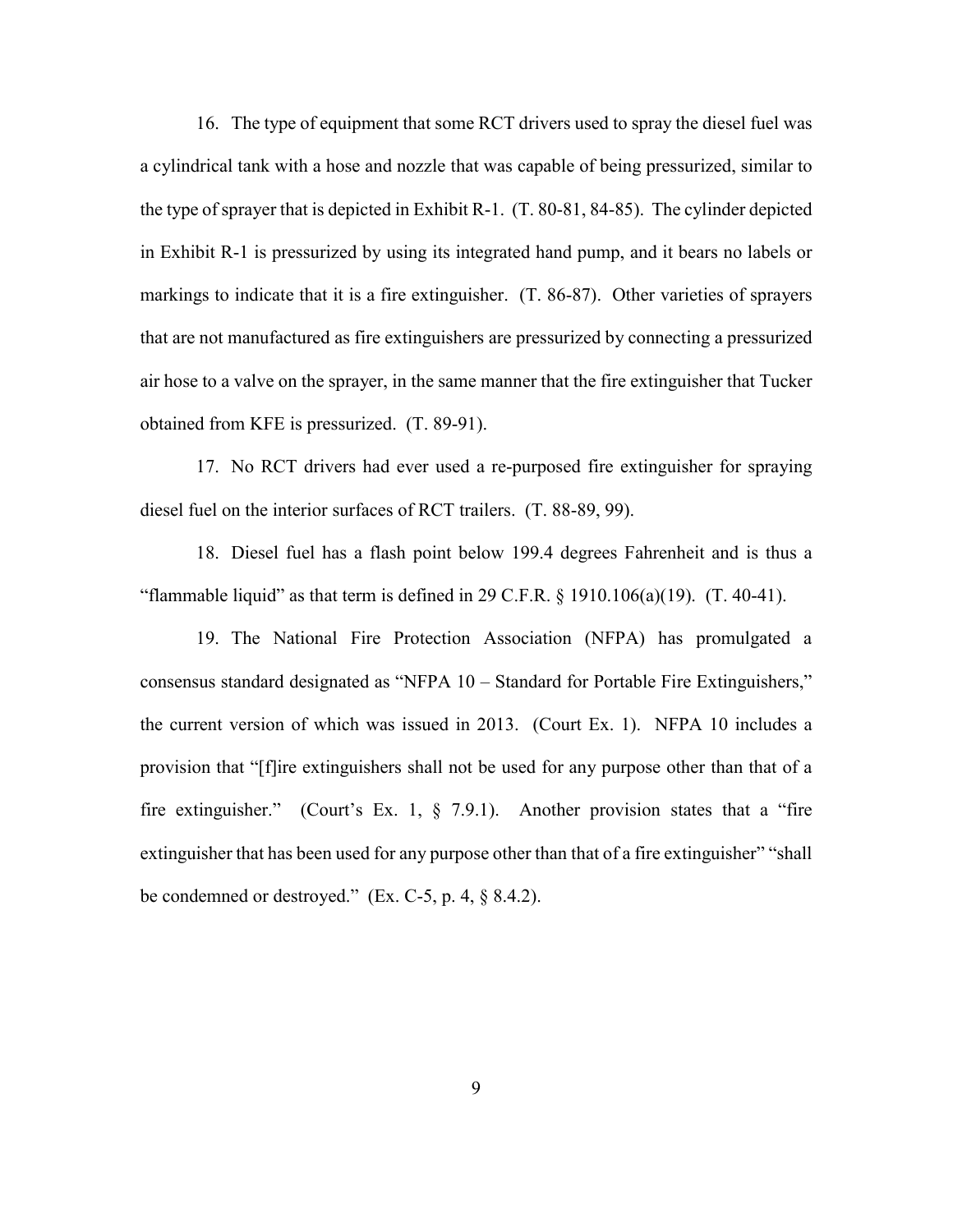### **Discussion**

The Commission obtained jurisdiction of this matter under section  $10(c)$  of the Occupational Safety and Health Act (Act) upon RCT's timely contest of the citation and proposed penalty. 29 U.S.C. § 659(c). At all relevant times, RCT was an employer covered by the Act because it met the Act's definition of "employer." 29 U.S.C. § 652(5).

The Act's general duty clause mandates that each employer "furnish to each of his employees employment and a place of employment which are free from recognized hazards that are causing or are likely to cause death or serious physical harm to his employees." 29 U.S.C.  $\S$  654(a)(1). To prove a violation of the general duty clause, the Secretary must establish that: (1) a condition or activity in the workplace presented a hazard; (2) the employer or its industry recognized the hazard; (3) the hazard was causing or likely to cause death or serious physical harm; and (4) a feasible and effective means existed to eliminate or materially reduce the hazard. *Peacock Eng'g, Inc.*, 26 BNA OSHC 1588, 1589 (No. 11-2780, 2017).

The Secretary failed to prove the existence of the hazard alleged in the citation. Specifically, the evidence is insufficient to establish that any pressurized canister used or maintained by any RCT driver to spray diesel fuel had been originally manufactured as a fire extinguisher.

Derek DeFelice, the current terminal manager for RCT and its dispatcher at the time of the inspection, testified with poise and confidence that the sprayers some drivers were using were not manufactured to be fire extinguishers. Rather, they were simply liquid sprayers that had not been manufactured as fire extinguishers. DeFelice had personal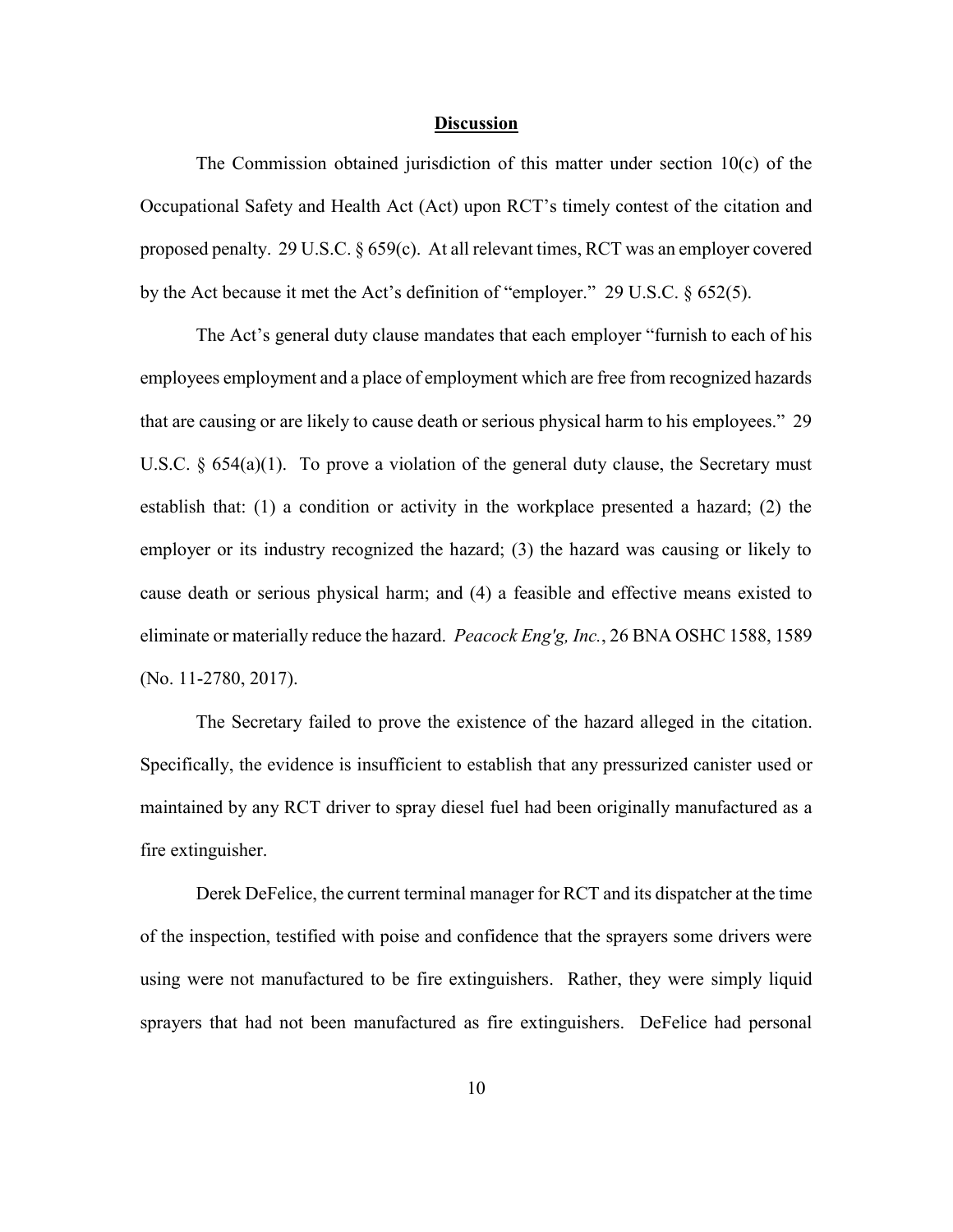knowledge of the practices of RCT's drivers. No witness with personal knowledge of the drivers' practices controverted DeFelice's testimony.

Some of the evidence presented to support the contrary conclusion involves the saga of RCT's former terminal manager, Rick Tucker, going to the KFE store and returning with the battered Badger fire extinguisher provided by the storekeeper as a facsimile of the type of equipment KFE was selling to RCT drivers to spray diesel fuel. At the time of the hearing, Tucker was no longer serving as the terminal manager for RCT (T. 65, line 1), and the record is silent as to whether he remained in RCT's employ. Either party was presumably capable of securing his presence at the hearing by compulsory process or other reasonable means, but neither party did. Thus, the account of the circumstances surrounding Tucker's obtaining the fire extinguisher at KFE is based upon Kris McKenna's testimony recounting his post-inspection conversation with the operator of KFE, which took place sometime after July 18, 2016. (T. 67, 72-73). That hearsay testimony was not objected to and no evidence was presented to controvert it. McKenna's hearsay testimony is reasonably probative and sufficiently reliable to support the findings of fact set forth in ¶ 11, *supra*, that KFE had not been selling fire extinguishers to RCT drivers. *See Monroe Drywall Constr., Inc.,* 24 BNA OSHC 1111, 1113 (No. 12-0379, 2012) (finding that Commission judge erred in failing to accord unobjected to hearsay testimony its "natural probative weight").

The Secretary contends that CO Chow's one-page written narrative of her inspection establishes that RCT management admitted to the CO that RCT drivers were using fire extinguishers to spray diesel fuel. The Secretary relies on the following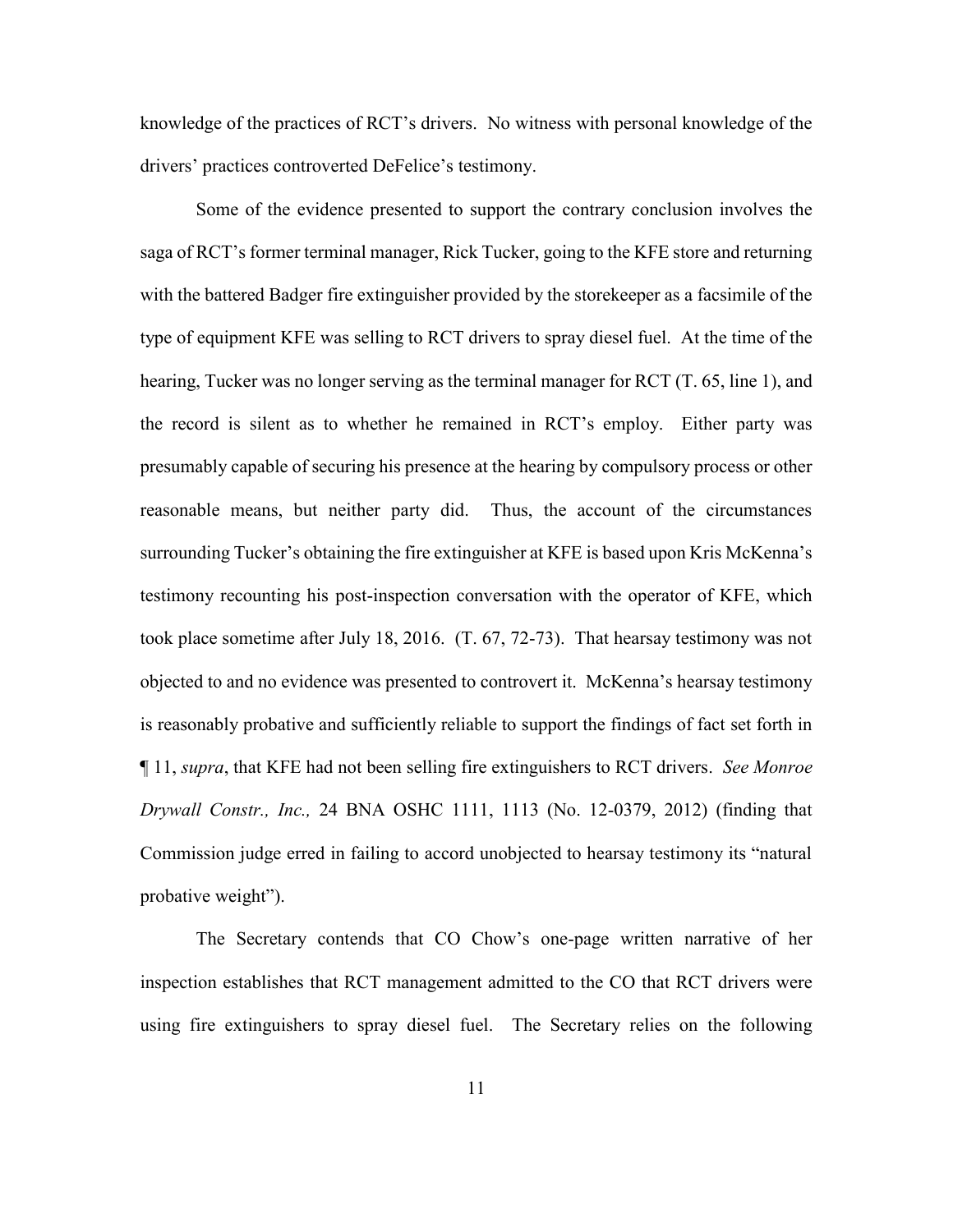#### paragraph of CO Chow's narrative report (Ex. C-2):

Mr. Carrier stated that all of his drivers were out of the shop. Many do not leave from the shop but rather from their home or other points. The drivers (Carrier employees) were not required to purchase the water fire extinguisher and fill it with pressurized diesel fuel. Mr. Carrier further stated that one of the drivers came up with the idea and shared it with others. This practice was not condoned by the employer but they did not stop it.

(The narrative does not indicate whether the person identified as "Mr. Carrier" in this paragraph is RCT's owner, Richard Carrier, or his son, Jim Carrier. [*See* T. 97-98].)

This paragraph of the narrative is of questionable reliability to prove that Mr. Carrier admitted or acknowledged that RCT drivers were using fire extinguishers to spray diesel fuel. There is no evidence indicating the date that CO Chow wrote the quoted paragraph, but she completed the narrative portion of her inspection report on July 14, 2016, about three months after her inspection. Similarly, there is no evidence as to what extent CO Chow had an independent memory of what Mr. Carrier said on April 18, 2016, or whether that part of her narrative was derived in whole or in part from notes she may have taken during her inspection (none of which were presented in evidence). There is no evidence to indicate the timing of the CO's communication with Mr. Carrier—whether it was before or after Tucker returned from KFE with the used fire extinguisher. If the conversation with Mr. Carrier occurred before Tucker returned from KFE with the fire extinguisher, the CO could have conflated Mr. Carrier's comments about drivers spraying diesel fuel with an erroneous presumption that such spraying was being done with fire extinguishers, rather than a pressurized sprayer that was not a fire extinguisher. It is clear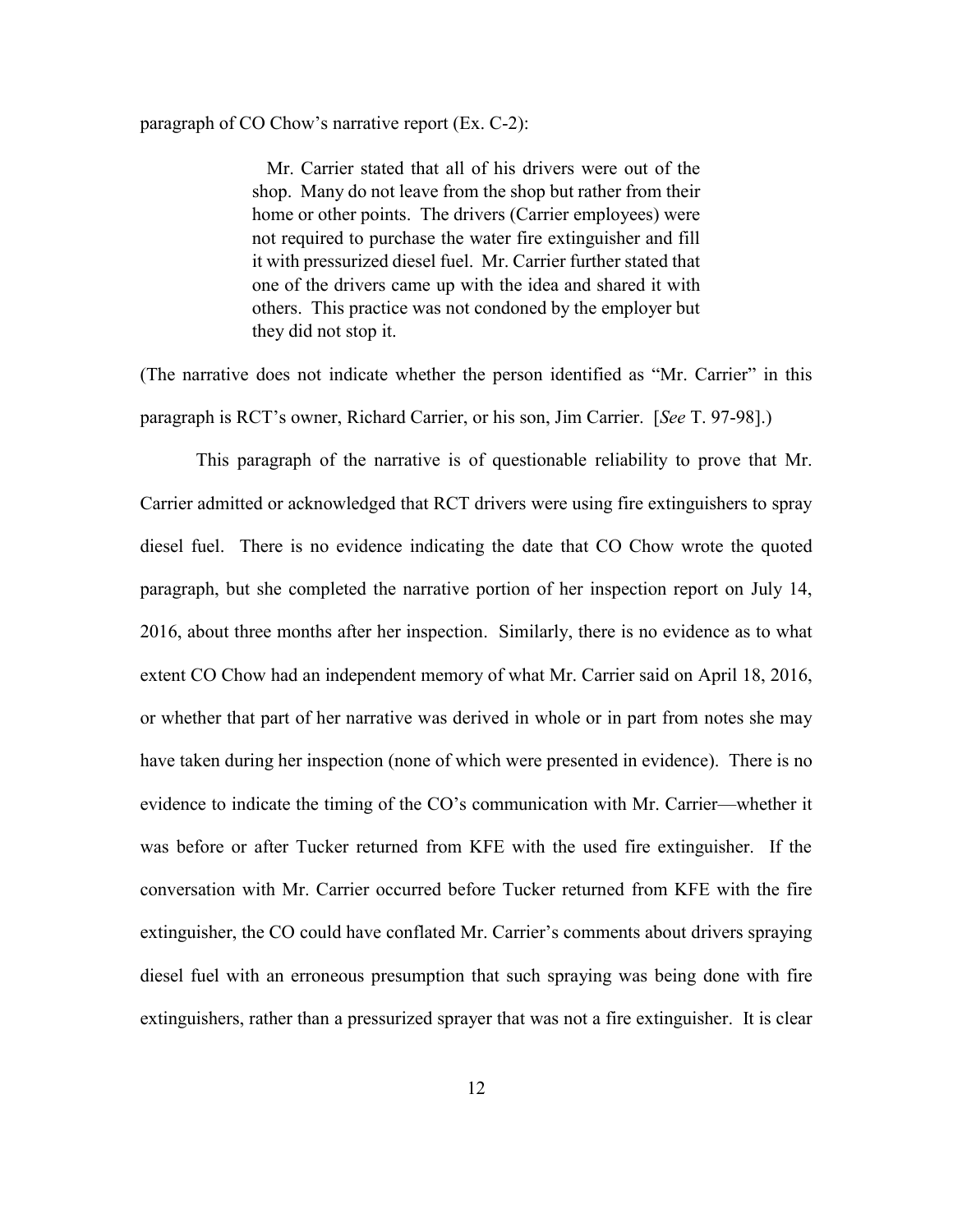from the CO's narrative that part of her concern was the use of diesel fuel as a lubricant, as well as the equipment used to apply it. This is demonstrated by the following paragraph included in her narrative (Ex. C-2):

> Mr. McKenna stated that the drivers should only use the diesel fuel for fueling their tractors. The drivers' contact with diesel fuel is at the fuel pump when they are refueling their tanks. The only training involved is through their written haz comm, using SDSs to identify hazards. The drivers do not perform maintenance on their tractors involving the diesel lines.

This intermingling of dual concerns in the narrative makes it uncertain what the focus of the CO's investigation was at any given time. The circumstances were ripe for the CO and Mr. Carrier to have been speaking past each other and for the possibility of miscommunication between them.

This potential for confusion is further exemplified by the abatement method identified in the original citation (before it was amended). The original citation provided that "one feasible and acceptable abatement method to correct this hazard is to apply an approved non-stick or low friction surface to the trailer walls and floor in accordance with the manufacturer's specification." This described method of abatement appears directed to the practice of using a hazardous material to coat the trailer surfaces, not to the appropriateness of the equipment being used to apply the hazardous material. The original proposed method of abatement makes sense if the hazard that had been identified was the coating of the walls and floor of the trailers with a hazardous material. But that proposed abatement is a non sequitur with respect to the hazard alleged here of the potential use of a fire extinguisher, containing diesel fuel, to extinguish an actual fire. (T. 31).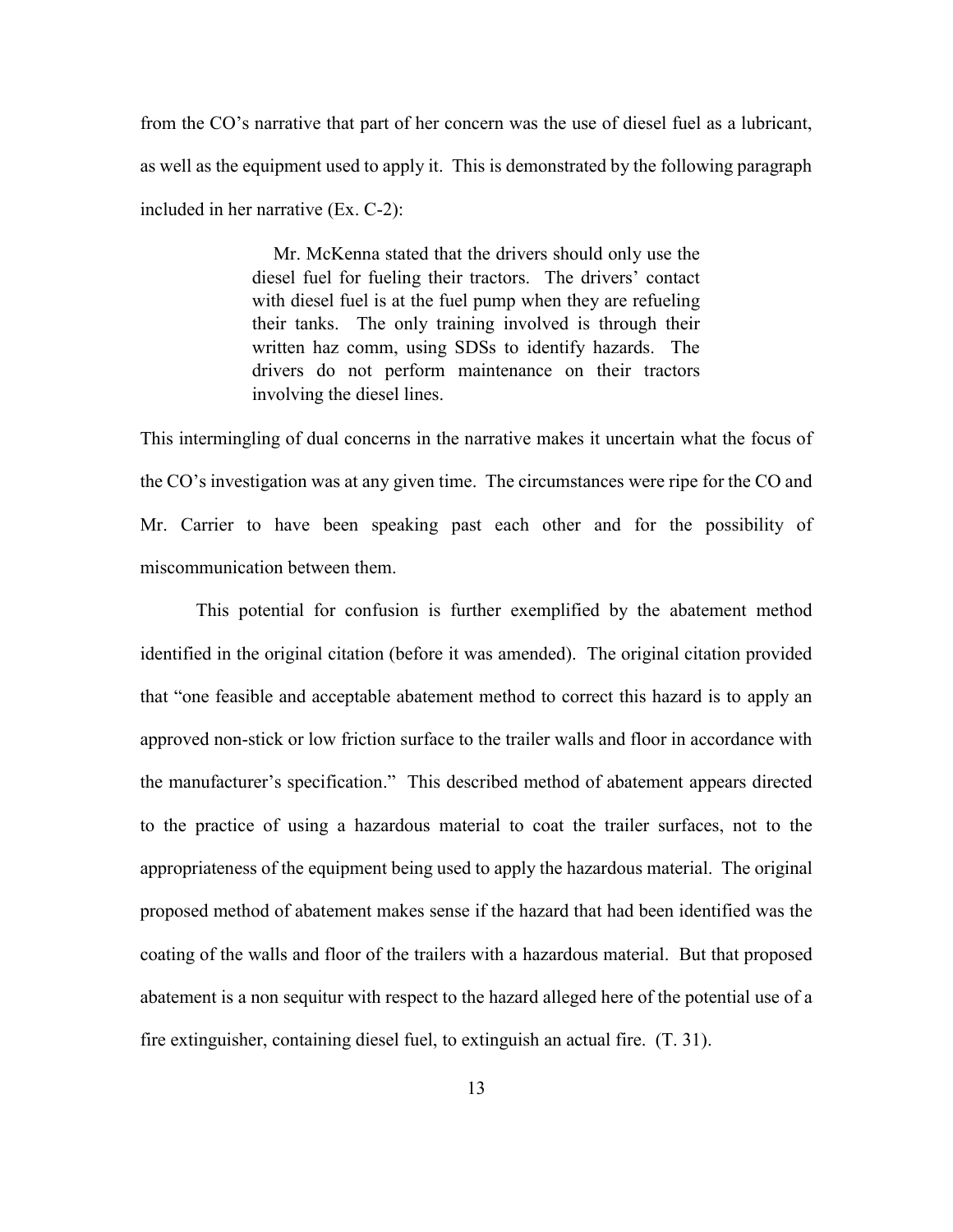If CO Chow had testified, she might well have dispelled such uncertainties about her narrative, but she might also have come to recognize that she had misunderstood or mischaracterized what Mr. Carrier said. Of course, how CO Chow might have testified is unknown on this record. RCT presented credible testimony from Mr. DeFelice that no drivers were using re-purposed fire extinguishers to spray the diesel fuel. RCT also presented a plausible description of the circumstances surrounding the production of the fire extinguisher that Tucker obtained from KFE. In the face of that evidence, the CO's spare written record of her inspection and other supporting evidence are not sufficiently reliable to meet the Secretary's burden to prove that the pressurized canisters being used were manufactured as fire extinguishers.

The Secretary argues that the "missing witness" inference should be applied and that the trier of fact should conclude that if Mr. Carrier had testified, his testimony would have been unfavorable to RCT (and favorable to the Secretary). *See Capeway Roofing Sys., Inc.*, 20 BNA OSHC 1331, 1342-43 (No. 00-1968, 2003) ("when one party has it peculiarly within its power to produce witnesses whose testimony would elucidate the situation and fails to do so, it gives rise to the presumption that the testimony would be unfavorable to that party"). The federal district court in *Chevron Corp. v. Donziger*, 974 F. Supp. 2d 362, 700–01 (S.D.N.Y. 2014), *aff'd*, 833 F.3d 74 (2d Cir. 2016), recently described the contours of the missing witness inference in detail as follows (internal quotation marks and footnotes omitted):

> A missing witness charge permitting the jury to infer that the testimony of an unproduced witness would have favored one party is appropriate if production of the witness is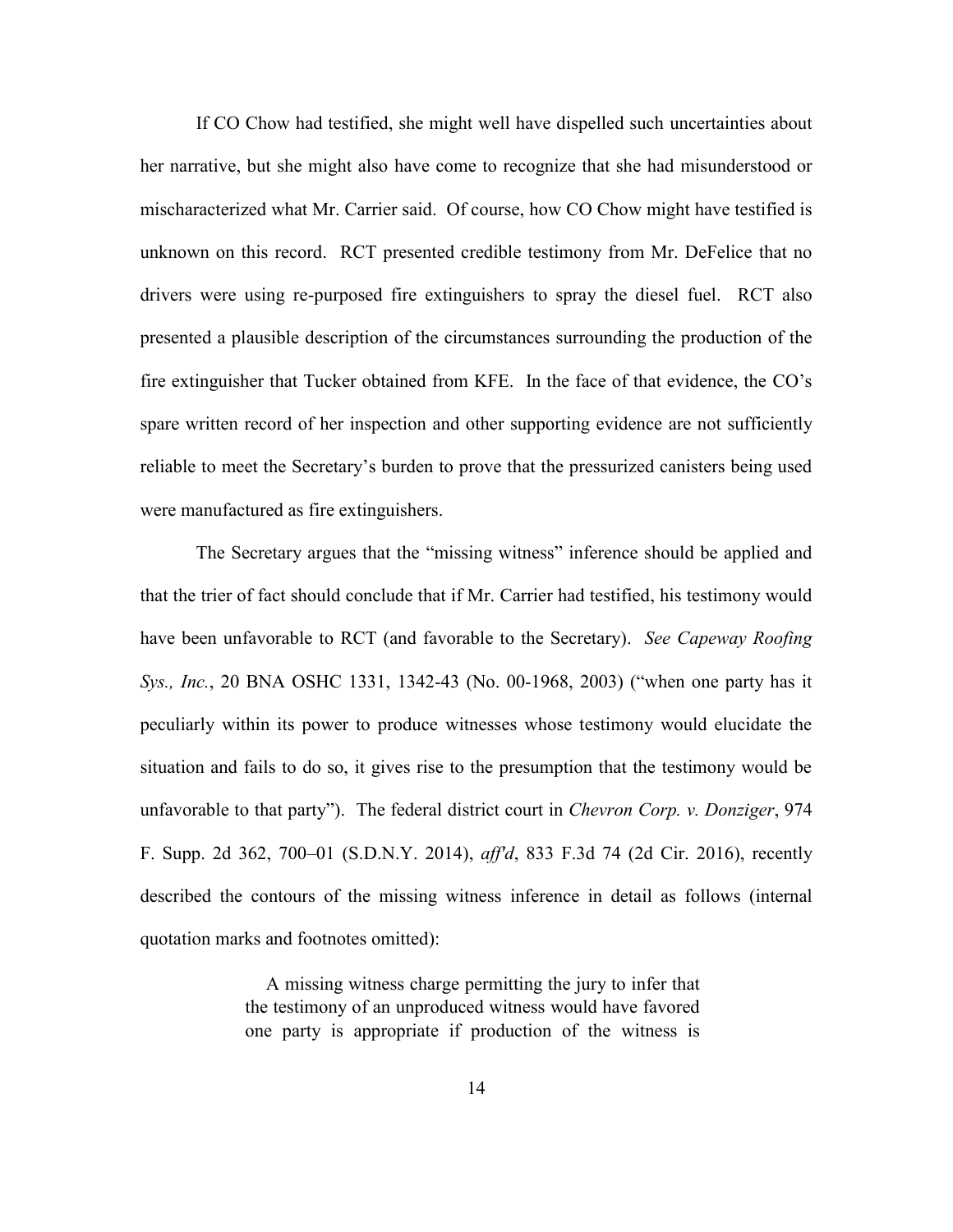peculiarly within [the] power of the other party. Such an inference is equally permissible in bench trials. Hence, where one party alone could produce a material witness but fails to do so, an inference that the testimony would favor the opposing party may be appropriate. . . . By parity of reasoning, an adverse inference may be appropriate based on the failure to testify of someone closely allied with or related to a party, such as an employee. In the event that a witness is available equally to both sides, the failure to produce is open to an inference against both parties or neither party. Where the missing witness's testimony would be cumulative, however, the inference is not available.

In determining whether a witness is uniquely available to an adverse party, courts in [the Second Circuit] consider whether that witness is available to the party seeking the adverse inference, as the availability of the witness to an opposing party makes an adverse inference against the party with the closer relationship to the witness less appropriate. An adverse inference is not warranted, for example, where the controlling or related party makes the missing witness available to its opponent, the party seeking the adverse inference equally could obtain the missing witness's testimony, or the party seeking the adverse inference made no attempt to obtain the witness's testimony. Such a rule prevents a party from manipulating the system by choosing not to call a witness while claiming that the witness's testimony would be favorable. The availability determination rests on all the facts and circumstances bearing upon the witness's relation to the parties.

The inference that the Secretary seeks to have drawn is that if Mr. Carrier had testified, he would have corroborated CO Chow's narrative that he acknowledged that drivers were using repurposed fire extinguishers to spray diesel fuel. The undersigned declines to indulge in the "missing witness" inference here for two reasons. *See U.S. v. St. Michael's Credit Union*, 880 F.2d 579, 597 (1st Cir.1989) (noting that the decision of whether or not to allow a missing-witness inference is within the sound discretion of the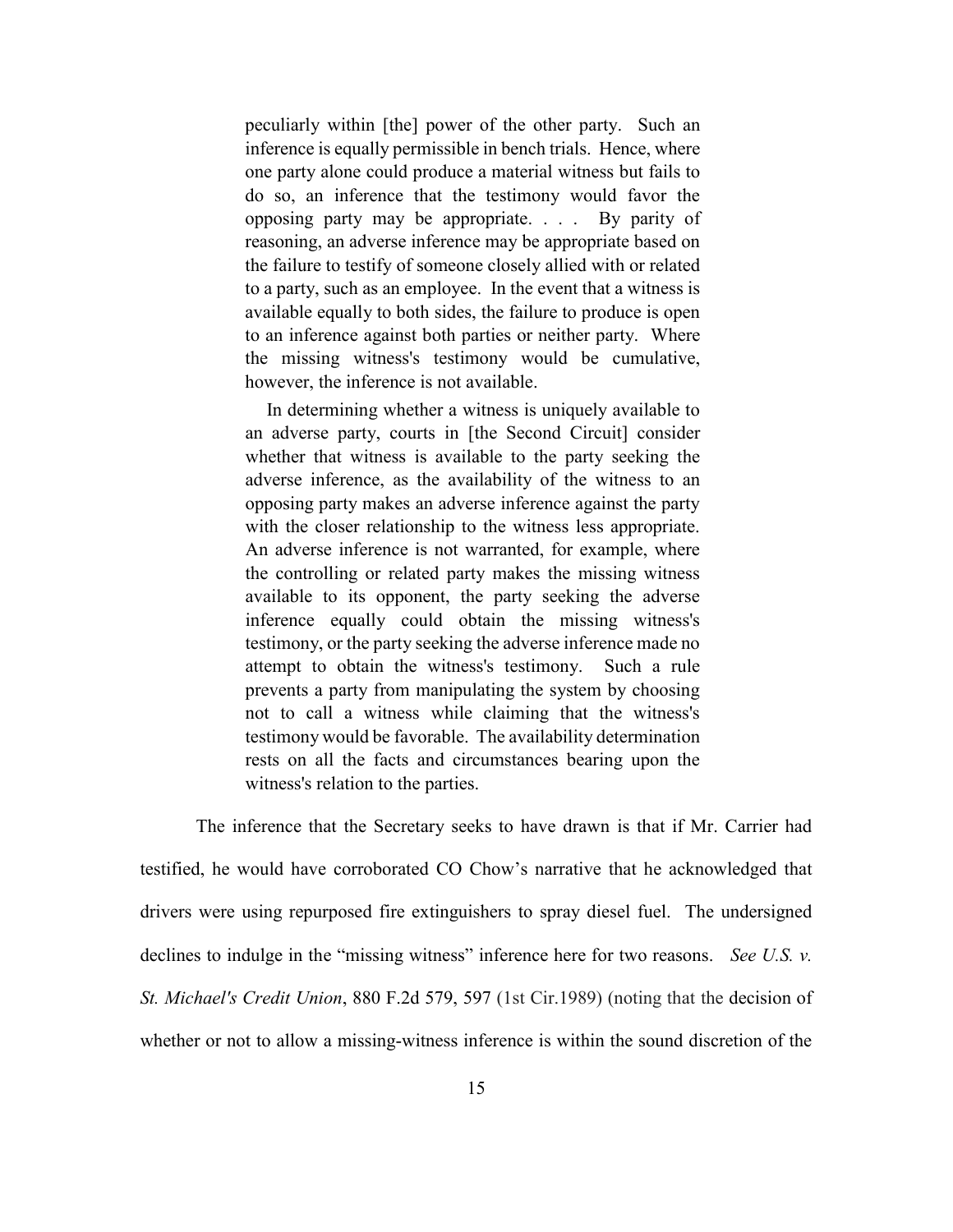trial judge).

First, the Secretary had the burden to prove that the equipment used to spray the diesel fuel had been manufactured as a fire extinguisher. It was not RCT's burden to disprove it. *See U.S. v. Rohm & Haas Co.*, 47 F. App'x 125, 129 (3d Cir. 2002) (declining to apply adverse inference where the party urging the inference had the burden to prove the matter in issue and could have deposed the "missing witness" but chose not to); *Boardman v. Nat'l Med. Enters.*, 106 F.3d 840, 844 (8th Cir. 1997) (noting that "[d]rawing an adverse inference from the failure of a party to put on key witnesses relevant to some issue is most reasonable when it is the party with the burden of proof on that issue who fails to do so"). The missing witness inference inevitably injects a substantial measure of speculation and supposition about what a witness would have said if called to testify. For such speculation to tilt the scale in favor of the party with the burden of proof effectively relaxes that party's burden. The Secretary could have sought to present the testimony of Mr. Carrier in his case-in-chief to confirm the accuracy of the CO's narrative, particularly since the Secretary expected not to present CO Chow to testify respecting her communication with him. The Secretary, after all, called RCT's safety manager to testify in his case-in-chief. The Secretary could have similarly sought Mr. Carrier's testimony.

Second, RCT was self-represented in this matter by its safety manager, who is neither trained in the law nor experienced in the litigation of OSHA citations. While a reasonably diligent attorney representing RCT may have endeavored to present Mr. Carrier's favorable testimony, most *pro se* litigants cannot reasonably be expected to possess comparable litigation savvy. *Cf. Wentzell*, 16 BNA OSHC 1475, 1476 (No. 92–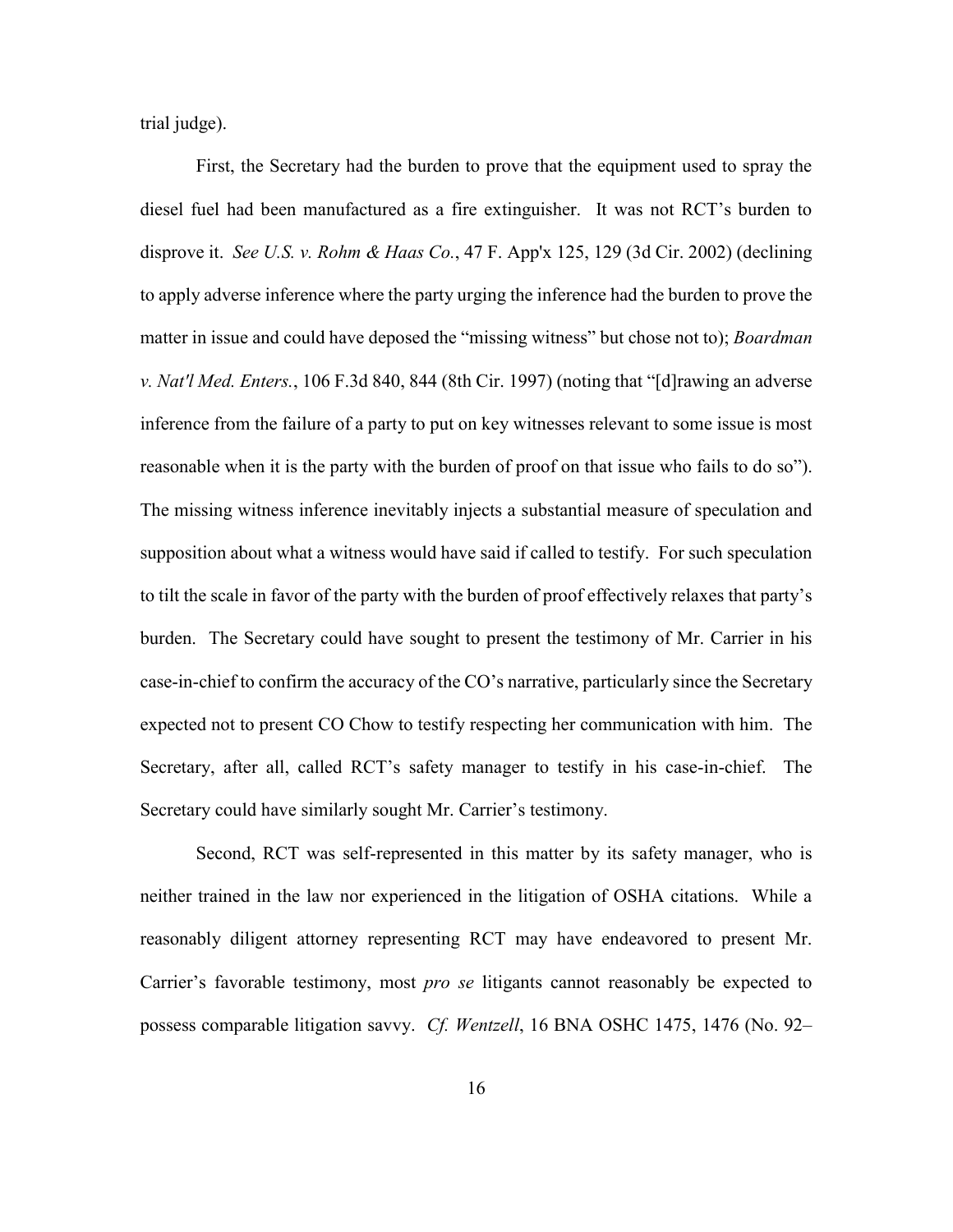2696, 1993) (noting that a "*pro se* employer can often be genuinely confused by legal terminology and the technicalities of judicial procedure; that is, even while trying to exercise reasonable diligence, a *pro se* employer can fail to grasp exactly what he is being asked to do"); *Imageries*, 15 BNA OSHC 1545, 1547 (No. 90-378, 1992) (noting that parties appearing *pro se* may "require additional consideration of their circumstances" ).

The Secretary having failed to meet his burden to prove that any fire extinguishers had been used or maintained by RCT employees to spray diesel fuel, the citation must be vacated.<sup>2</sup>

### **ORDER**

The foregoing decision constitutes findings of fact and conclusions of law in accordance with Federal Rule of Civil Procedure 52(a). If any finding is in actuality a conclusion of law or any legal conclusion stated is in actuality a finding of fact, it shall be deemed so, any label to the contrary notwithstanding.

Based upon the foregoing findings of fact and conclusions of law, it is ORDERED

 $\overline{a}$ 

<sup>&</sup>lt;sup>2</sup> For the citation here to have been issued before the six-month limitations period of 29 U.S.C. § 658(c) expired, the alleged hazardous condition would have had to have existed sometime after March 15, 2016. However, RCT did not raise the limitations defense, so that defense is deemed waived and it is not adjudicated here. *See Charles W. Mason, DDS, & Assocs., PLLC*, 25 BNA OSHC 1792, 1794 n. 4 (No. 10-2313, 2015)*.* Nevertheless, it is notable that the Secretary did not allege the date or timeframe when the alleged hazardous condition existed in his amended complaint, which is a requirement of Commission Rule 34(a)(2)(ii) (requiring that the complaint state "with particularity" the "time … of each alleged violation"). 29 C.F.R. § 2200.34(a)(2)(ii). Similarly, no evidence was presented of any particular date or timeframe that any alleged re-purposed fire extinguisher had been present at RCT's workplace or present on any of its vehicles or trailers.